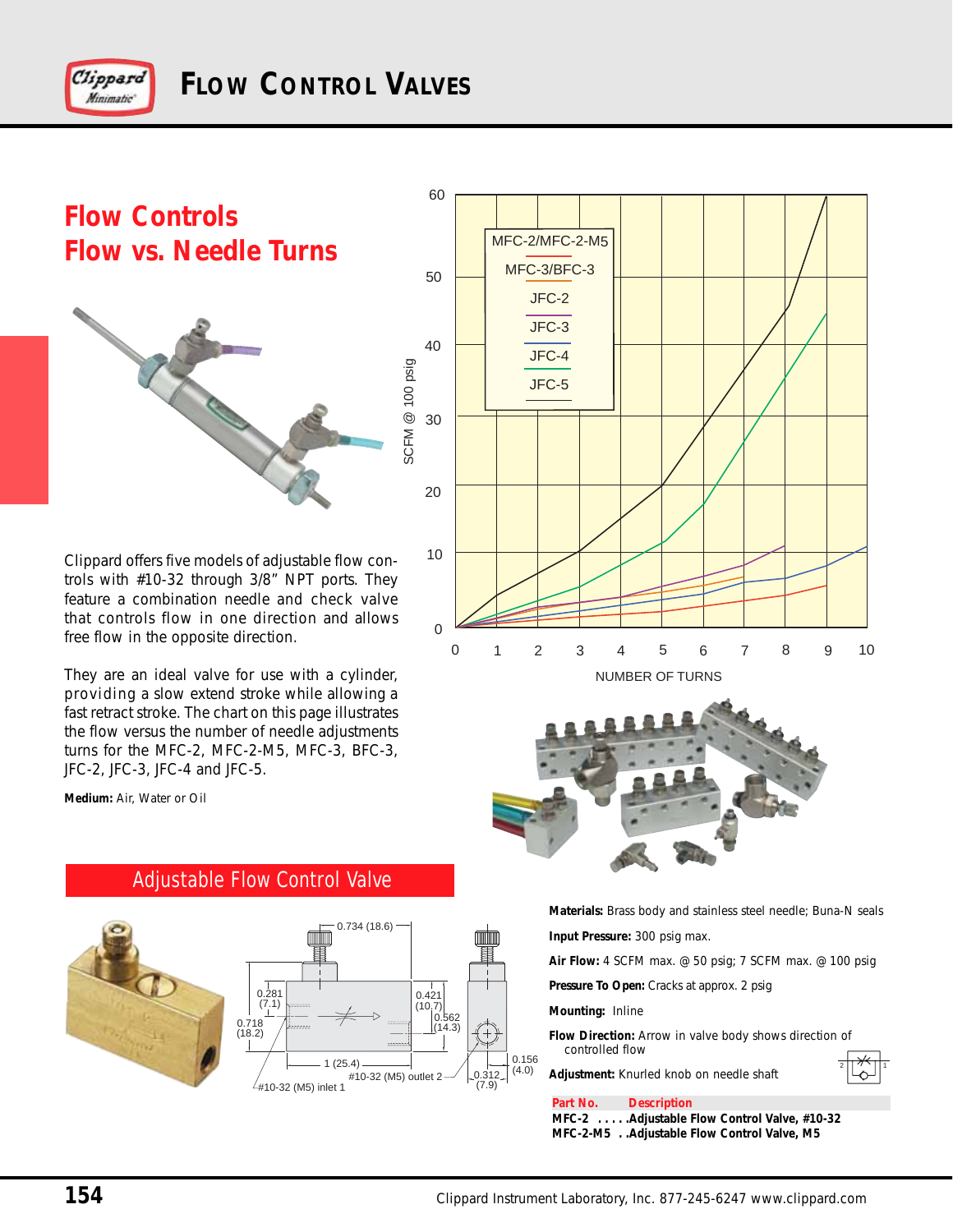# **FLOW CONTROL VALVES**



**Input Pressure:** 150 psig max.

**Air Flow:** 5 SCFM @ 100 psig adjustable

**Mounting:** Directly into #10-32 port

Ports: Rotating input port allows 360° positioning #10-32 port

**Flow Direction:** Arrow on valve body shows direction of controlled flow

meter out (A) meter in (B)

**Adjustment:** Screwdriver slot; slotted knurled knob with lock nut on #10-80 threaded needle shaft for fine adjustment; or recessed slotted needle

## #10-32 Valves, Screwdriver Slot



#### **Part No. Description**

**MFC-3A . . . .Meter Out Control Valve, #10-32 Female Side Port MFC-3A1 . . .Meter Out Control Valve, 1/16" Barb Side Port MFC-3A2 . . .Meter Out Control Valve, 1/8" Barb Side Port MFC-3B . . . .Meter In Control Valve, #10-32 Female Side Port MFC-3B1 . . .Meter In Control Valve, 1/16" Barb Side Port MFC-3B2 . . .Meter In Control Valve, 1/8" Barb Side Port**

## 1/8" NPT Control Valves, Knurled Knob



#### **Part No. Description JFC-2A . . . . .Meter Out Control Valve, 1/8" NPT JFC-2B . . . . .Meter In Control Valve, 1/8" NPT**

### 1/8" NPT Valves, Recessed Needle

1.119

universal 1/8" pipe thd.



**JFC-3AR . . . .Meter Out Control Valve, 1/8" NPT JFC-3BR . . . .Meter In Control Valve, 1/8" NPT JFC-3AP08 . .Meter Out Control Valve, 1/4" Push-Quick Fitting JFC-3BP08 . .Meter In Control Valve, 1/4" Push-Quick Fitting** 2 | | '' ` | | 1

# #10-32 Valves, Knurled Knob



| Part No. Description |                                                          |
|----------------------|----------------------------------------------------------|
|                      | MFC-3AK Meter Out Control Valve, #10-32 Female Side Port |
|                      | MFC-3AK1 . Meter Out Control Valve, 1/16" Barb Side Port |
|                      | MFC-3AK2 . Meter Out Control Valve, 1/8" Barb Side Port  |
|                      | MFC-3BK Meter In Control Valve, #10-32 Female Side Port  |
|                      | MFC-3BK1 Meter In Control Valve, 1/16" Barb Side Port    |
|                      | MFC-3BK2 . Meter In Control Valve, 1/8" Barb Side Port   |

## #10-32 Valves, Recessed Needle



| Part No. Description                                     |
|----------------------------------------------------------|
| MFC-3AR Meter Out Control Valve, #10-32 Female Side Port |
| MFC-3AR1 Meter Out Control Valve, 1/16" Barb Side Port   |
| MFC-3AR2 Meter Out Control Valve, 1/8" Barb Side Port    |
| MFC-3BR Meter In Control Valve, #10-32 Female Side Port  |
| MFC-3BR1Meter In Control Valve, 1/16" Barb Side Port     |
| MFC-3BR2 Meter In Control Valve, 1/8" Barb Side Port     |
|                                                          |

### 1/8" NPT Valves, Knurled Knob



**JFC-3B . . . . .Meter In Control Valve, 1/8" NPT JFC-3AP08 . .Meter Out Control Valve, 1/4" Push-Quick Fitting JFC-3BP08 . .Meter In Control Valve, 1/4" Push-Quick Fitting**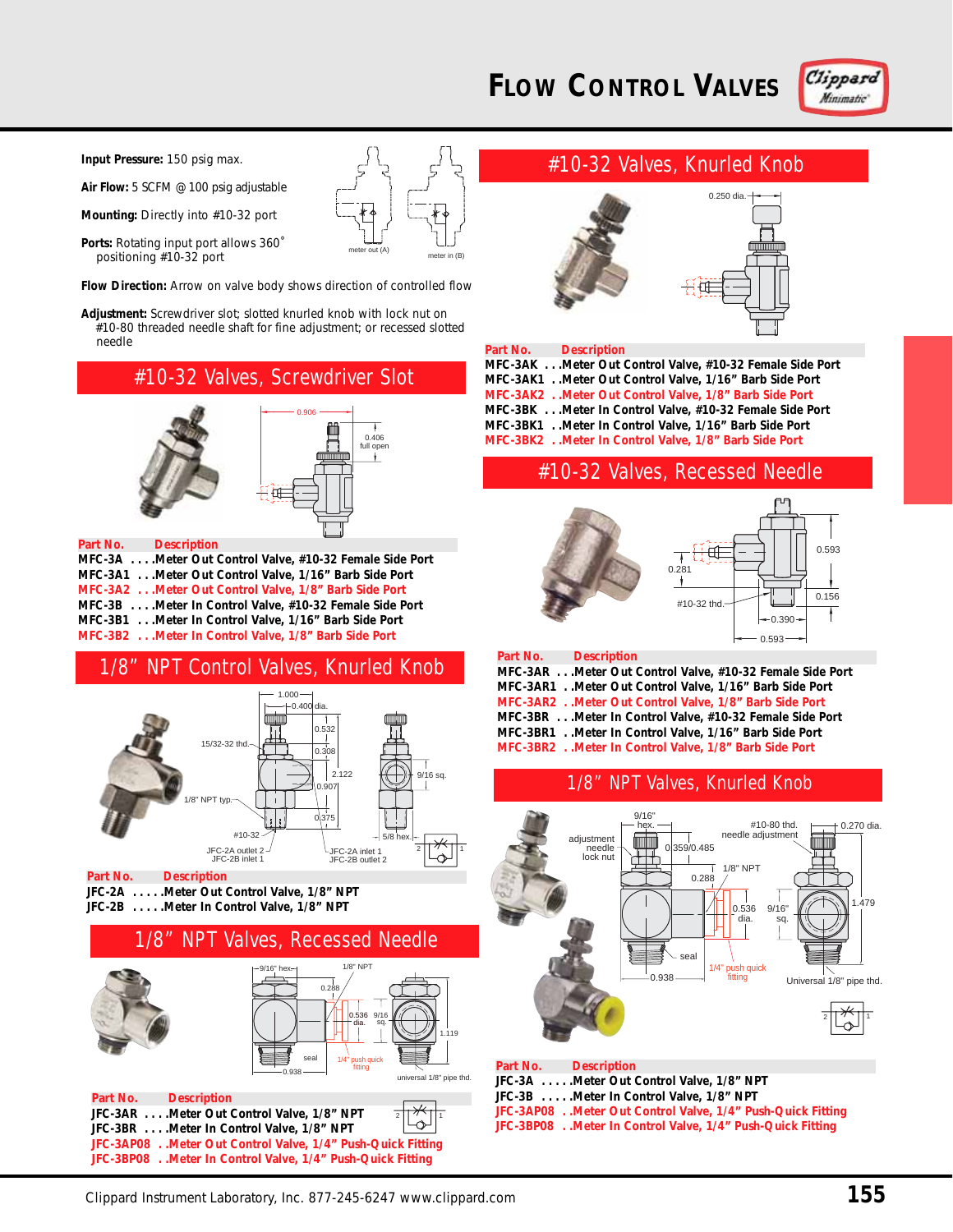

# **FLOW CONTROL VALVES**



These combination needle and check valve flow controls are typically used to control air flow from air cylinders, thereby controlling the speed at which

> pipe thread or push-<br>quick fitting<br>INLET

the piston strokes, either while extending or retracting, depending on their location in the circuit.

J-Series Flow Control Valves allow free flow in one direction. In the opposite direction the flow is metered by the needle valve.

Models listed in the chart have either a 1/4" NPT (JFC-4) or 3/8" NPT (JFC-5) male threaded outlets, recessed screwdriver slot (R) or knurled knob (K) flow adjustment needles and female NPT or push-to-connect tubing (Push-Quick) inlets. The P08 models features a 1/4" Push-Quick fitting, and the P12 versions have a 3/8" Push-Quick fitting.

**Medium:** Air, Water or Oil

**Material:** Electroless nickel plated brass needle and stem, anodized aluminum body, Buna-N seals

1/4" NPT Valves, Recessed Needle



#### **Part No. Description JFC-4R . . . . .Meter Out Control Valve, 1/4" NPT**

**JFC-4R-P08 . .Meter Out Control Valve, 1/4" Push-Quick Fitting JFC-4R-P12 . .Meter Out Control Valve, 3/8" Push-Quick Fitting**



**Part No. Description JFC-5K . . . . .Meter Out Control Valve, 3/8" NPT JFC-5K-P12 . .Meter Out Control Valve, 3/8" Push-Quick Fitting** **Input Pressure:** 150 psig max.

**Air Flow:** JFC-4 - 45 SCFM @ 100 psig adjustable JFC-5 - 60 SCFM @ 100 psig adjustable

**Mounting:** Directly into cylinder. Panel or inline.

**Ports:** Rotating input port allows 360˚ positioning 1/8" NPT

**Adjustment:** Recessed slotted needle or knurled knob

| Part #                  | "ח     | "W"     |
|-------------------------|--------|---------|
| JFC-4K & JFC-4R         | 0.710" | 0.890"  |
| JFC-4K-P08 & JFC-4R-P08 | 0.562" | 0.890"  |
| JFC-4K-P12 & JFC-4R-P12 | 0.710" | 1.062"  |
| $FC-5K$ & $FC-5R$       | 0.827" | 1.125'' |
| JFC-5K-P12 & JFC-5R-P12 | 0.750" | 1.124'' |

## 1/4" NPT Valves, Adjusting Knob



(JFC-4R shown) (JFC-4K shown)

**Part No. Description**

**JFC-4K . . . . .Meter Out Control Valve, 1/4" NPT JFC-4K-P08 . .Meter Out Control Valve, 1/4" Push-Quick Fitting JFC-4K-P12 . .Meter Out Control Valve, 3/8" Push-Quick Fitting**



(JFC-5R-P12 shown)

**Part No. Description JFC-5R . . . . .Meter Out Control Valve, 3/8" NPT JFC-5R-P12 . .Meter Out Control Valve, 3/8" Push-Quick Fitting**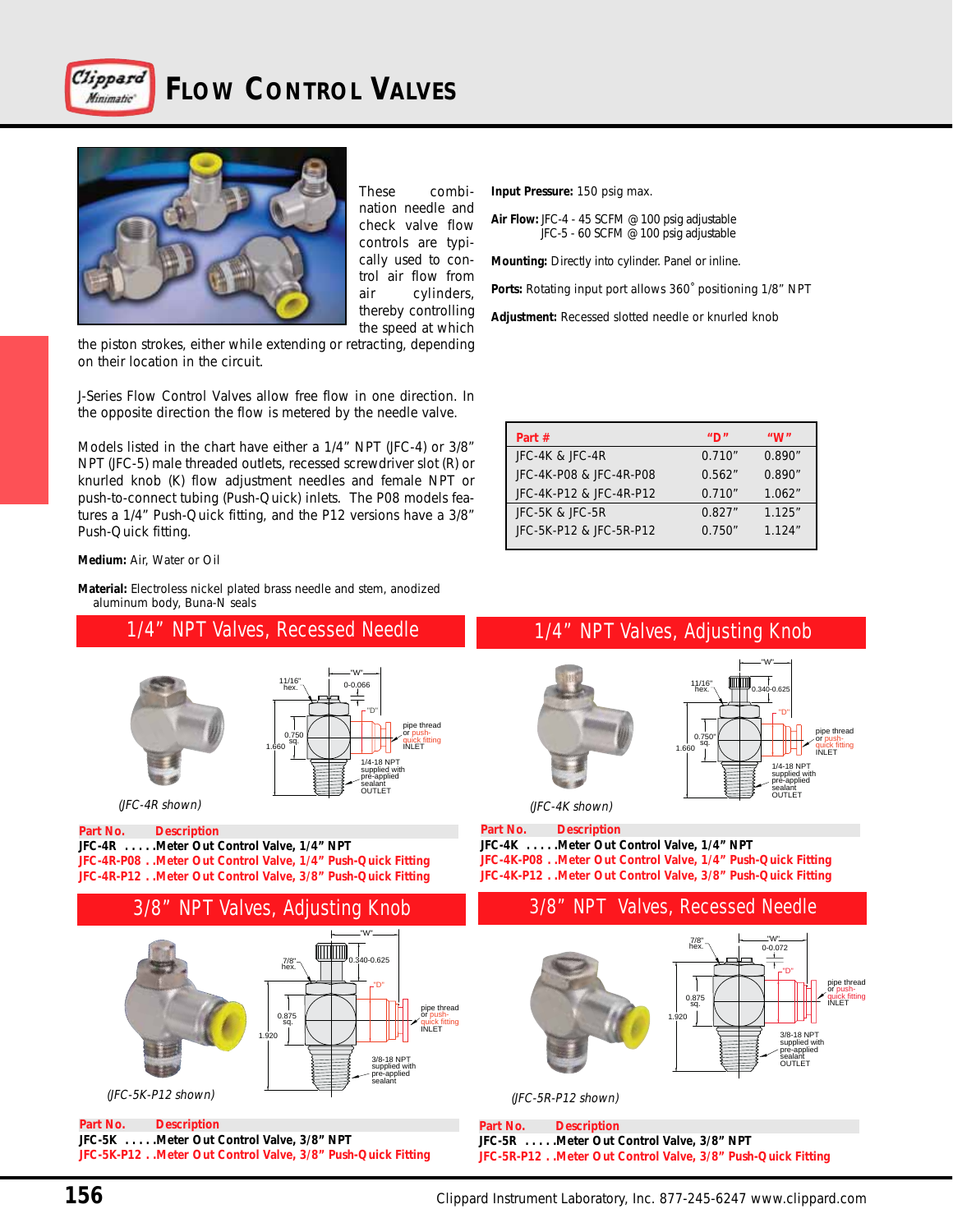



### **Precision flow controls and needle valves available in blocks for rigid mounting. Specification same as MFC-3**

Clippard's block flow control and needle valves have a variety of features that offer extra versatility for unique applications. These precision made valves offer high performance, low cost, reliability and ease of installation. Each valve is independent of the other (except the BFC-2C), sharing only a common body. This allows separate pressures and/or gases to be used while simplifying mounting. Each needle adjustment is smooth, exact, and includes a locking ring to prevent tampering. The valve body is machined and anodized aluminum; the compound angle needle stems are machined from 303 stainless steel; the valve sleeve is electroless nickel plated brass; and the seals are Buna-N rubber. Block flow controls and needle valves are ideal for controlling double acting cylinders.



8 4.312 4.000